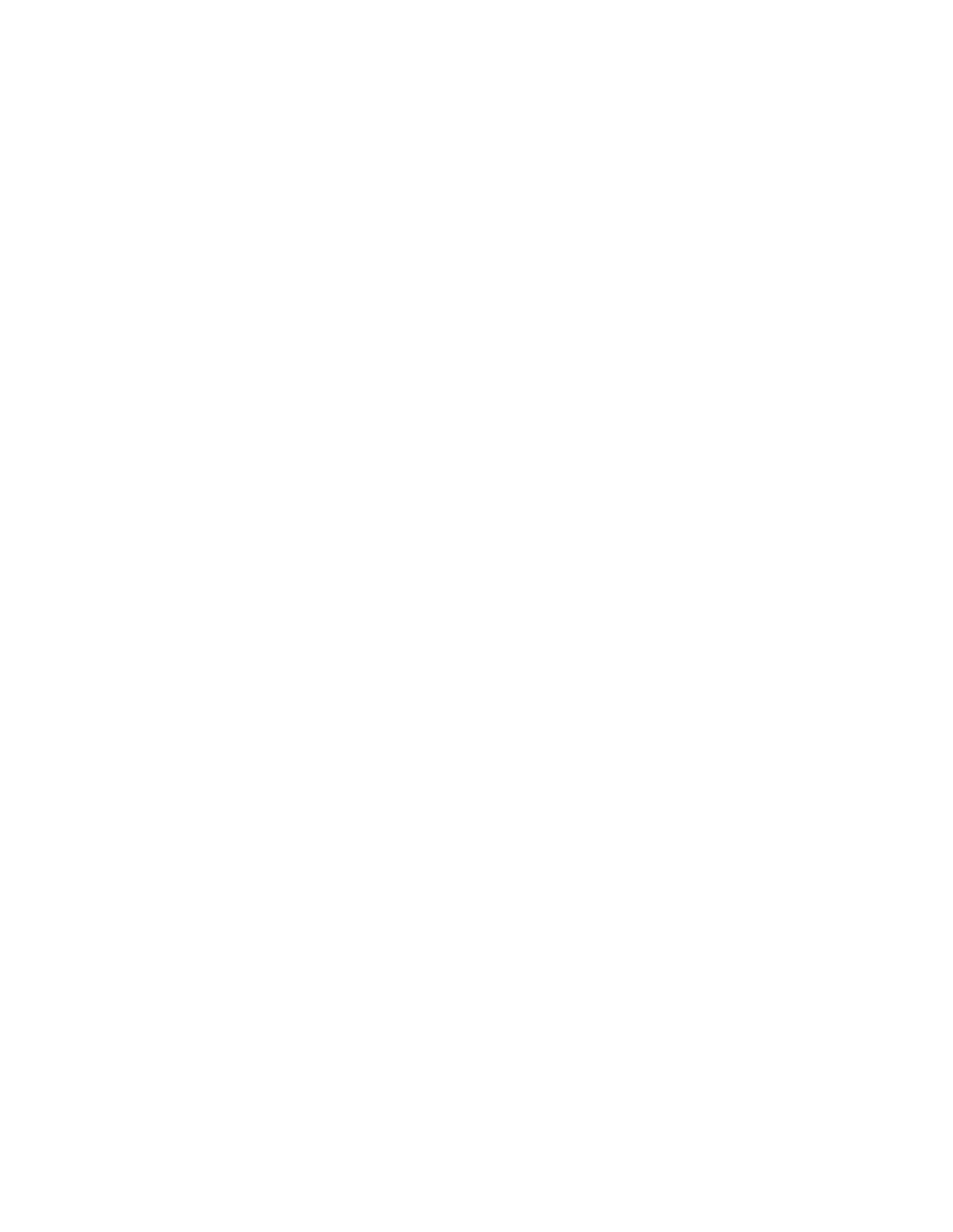# Mitigation Commitment List

This attachment describes project mitigation commitments. The mitigation measures are organized by elements of the environment, as presented in the January 2006 EA (Appendix H) and this Revised EA. This List of Commitments has been modified to incorporate additional commitments by Spokane County.

These commitments will be adopted as part of FHWA's final decision on the Proposed Action. They are listed to "assist with agency planning and decisionmaking" and to "aid an agency's compliance with NEPA when no Environmental Impact Statement is necessary" [40 CFR 1501.3(b) and 1508.9(a) (2)].

# **List of Commitments Identified in the EA**

Spokane County and Washington State Department of Transportation (WSDOT) have well-established design and construction practices for avoiding or minimizing impacts resulting from environmental conditions anticipated along the project alignment.

The following sections describe these construction and operation practices as well as more specific measures to minimize or mitigate impacts to environmental resources identified in this Revised EA.

## **Project Measures to Avoid or Minimize Effects during Construction**

Design elements, such as modifications to boundaries of areas that can be affected, will be incorporated into the project specifications, construction plans, and procedures, to help avoid or minimize most potential construction impacts. When appropriate, monitoring will be conducted to ensure that these design and construction measures are effective.

### **Measures for Geology and Soils**

### *Design*

 Spokane County will undertake a detailed geotechnical investigation to address grading quantities, slopes, groundwater, and roadway fill and foundation. The investigation will include soils borings, testing, and final geometric data. Detailed design will allow for roadway alignment adjustments (horizontal and vertical alignment of the proposed road) to be incorporated into the final design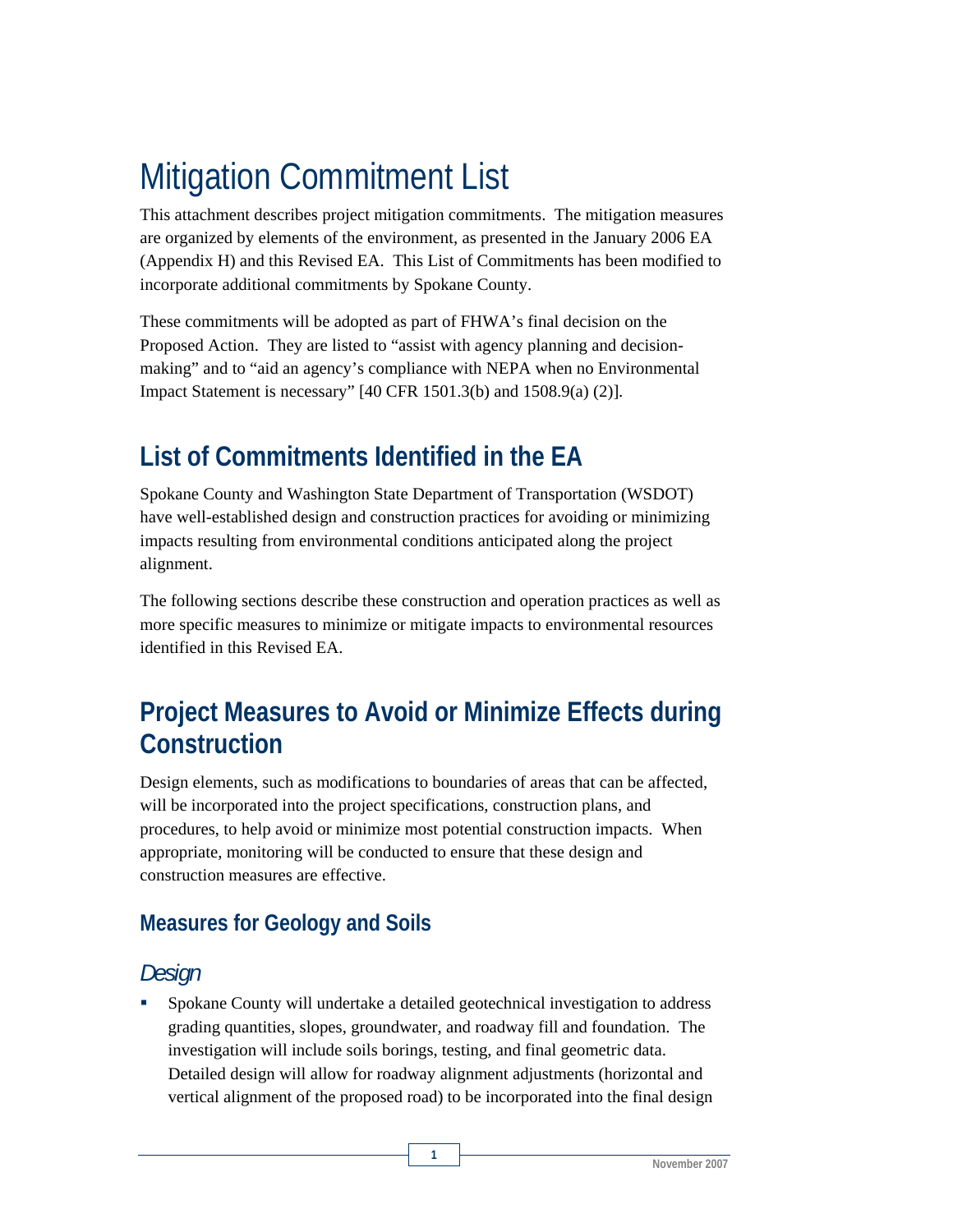to minimize construction in areas of erodible soils and to minimize slope length and steepness.

- Based on the geotechnical investigation, Spokane County will prepare and implement a Geo-hazard Mitigation Plan defining the use of specialized methods to address unique conditions that cannot be addressed through standards identified in Section 11.20.070D(1).
- Slope stabilization/hillside reinforcement measures will be implemented to prevent movement or erosion of cut-slopes, including hillside cuts through the Forker and Progress roads area.

#### *Construction*

- Spokane County will require the development of a Temporary Erosion and Sediment Control (TESC) plan, including construction best management practices (BMPs) required of the construction contractor.
- Spokane County will implement additional BMPs to minimize erosion, maintain water quality, and achieve the intended environmental performance.
- Spokane County will develop specific BMPs to be used for a variety of project site conditions.
- A Stormwater Pollution Prevention Plan (SWPPP) will be prepared as part of the National Pollution Discharge Elimination System (NPDES) construction stormwater general permit, and approved by Spokane County prior to project construction. The SWPPP will include specific elements to prevent erosion, divert runoff from exposed areas, limit the extent of clearing and maintain natural vegetation as much as possible, phase construction operations, reduce runoff velocities, prevent tracking of soil off-site, facilitate implementation of BMPs (same as those identified for the TESC), and establish contingency plans per the *Stormwater Management Manual for Eastern Washington* (Ecology 2004).
- Large areas of fill will be stabilized by placing the fill in lifts and compacting per the requirements of WSDOT Standard Specifications for Road, Bridge, and Municipal Construction.

### **Measures for Groundwater**

#### *Groundwater*

 Spokane County will enforce the ASA Zone standards defined in chapter 14.706 of the Spokane County Zoning Code to prevent fuels, oils, solvents, and other potentially hazardous materials from entering groundwater (see section 4.15 for other mitigation measures regarding hazardous materials).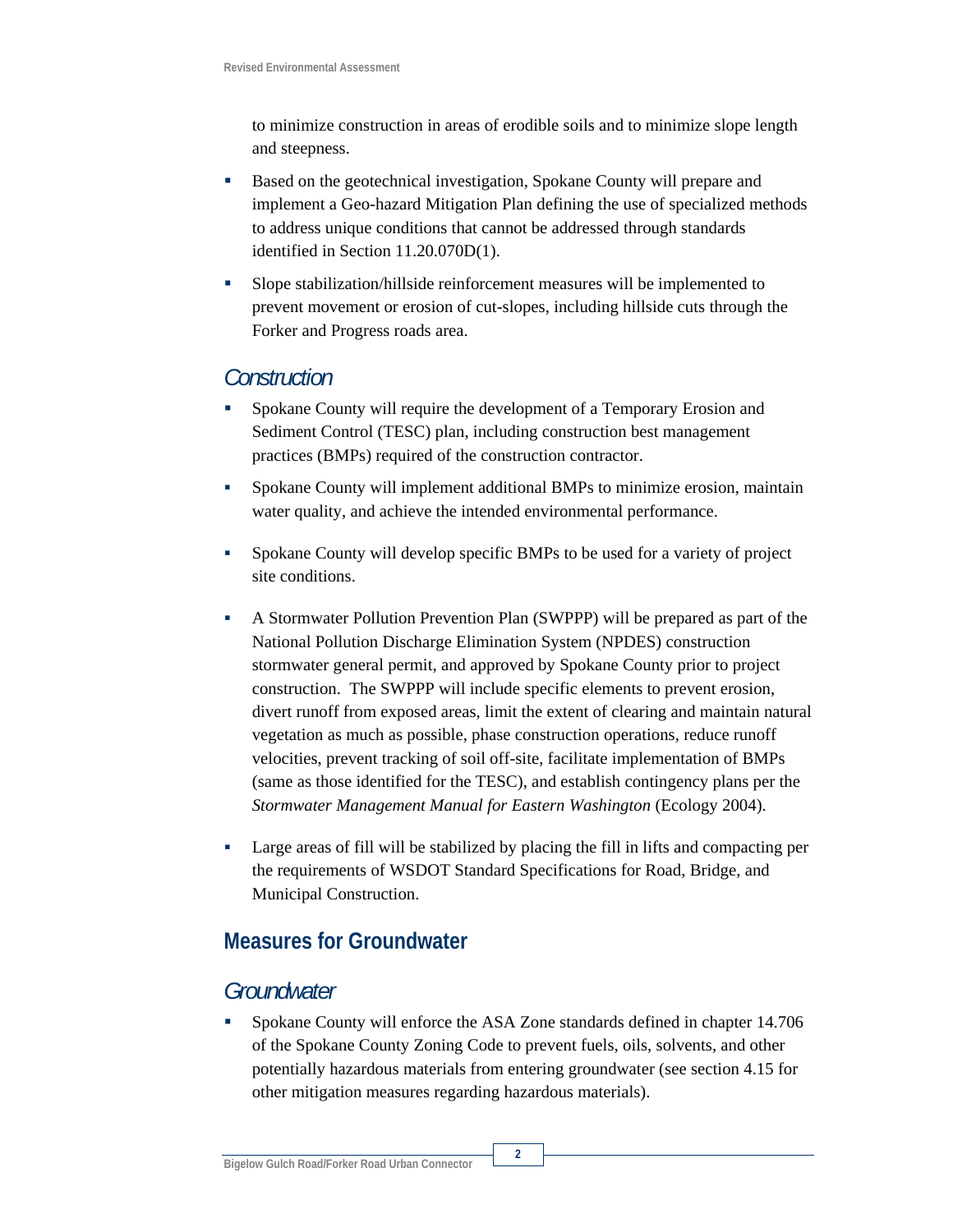- Spokane County will prepare and implement a TESC plan as previously mentioned under Measures for Soils and Geology.
- Spokane County will prepare a Drainage Report, a Geotechnical Site Characterization Report, and a downstream/down-gradient analysis to complete the final stormwater design. Soil Cation Exchange Capacity (CEC) testing will be completed to substantiate the treatment soil composition. These reports will identify if treatment other than bio-filtration will be needed to protect groundwater resources.
- Spokane County will conduct pump tests prior to construction where recommended by the geotechnical engineer for the project to estimate the influence area from dewatering and develop a dewatering plan to monitor groundwater withdrawal, avoid groundwater contamination, and to collect and treat groundwater prior to discharge.
- Spokane County will prepare and implement a spill prevention, control and countermeasures plan (SPCC) following Washington State Department of Transportation (WSDOT) specification 1-07.15(1) for road, bridge, and municipal construction. Spokane County will use the *Critical Materials Handbook* to define BMPs to ensure that any construction-related materials spilled or leaked onsite are contained and cleaned up.

#### *Water Wells*

To address and mitigate the potential impact of project construction on water wells, Spokane County will:

- identify and locate in the field, any well and/or spring located within 1,000 feet of the roadway alignment;
- evaluate the water supply source hydrogeology to estimate source vulnerability where recommended by the geotechnical engineer for the project or as requested by applicable property owners;
- establish pre-construction baseline groundwater quality and quantity at the subject water wells, including capacity testing and flow measurements of spring sources provided that owner consent can be obtained;
- **•** post-construction, measure the groundwater quality and quantity of the wells and springs and compare with baseline testing results; and
- provide an alternate source of water (e.g., new well or extension of water supply from nearest irrigation district) for wells impacted by the project.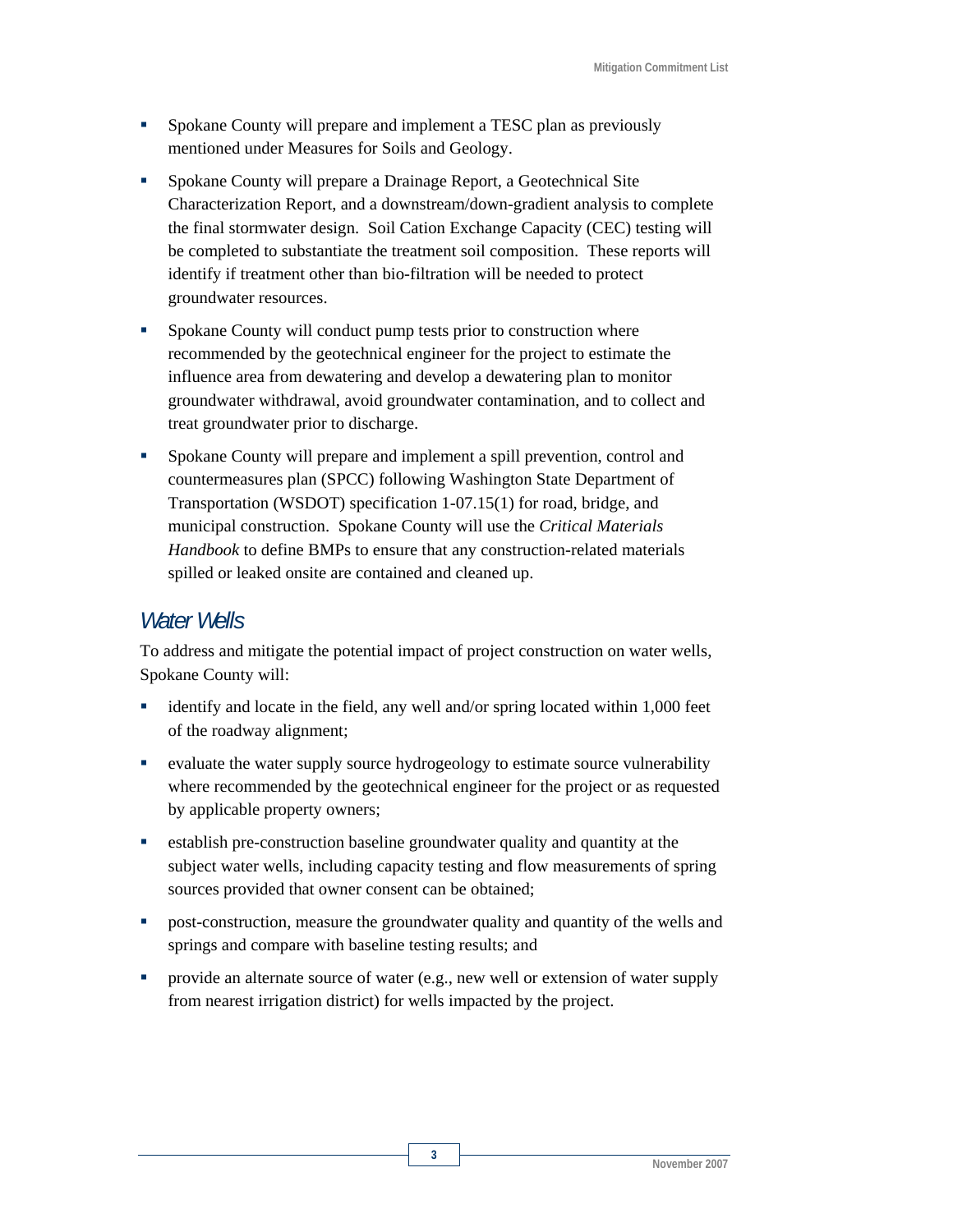### **Measures for Floodplains**

- Spokane County Code will conduct a hydrologic study to detail floodplain functions, including base flood elevation, water storage and quality, and infiltration as part of the project design and permitting process.
- The proposed project will be designed so that the following conditions are met:
	- 1. Base flood elevations (i.e., the water surface elevation during a 100-year flood event) will not increase at any point by more than 1 foot within the unnumbered "A Zone" areas. The requirement of no increase in base flood elevation greater than 1 foot will be demonstrated through hydraulic modeling and calculations of flood elevations. Modifications to design would be used as necessary to meet the requirements.
	- 2. Floodwaters will enter and exit in the same manner as under pre-project conditions. The proposed alignment will not alter the flow of floodwaters into or out of the area, because the roadway will not alter flood flow conveyance and will maintain or increase the capacity of culverts along the alignment.
	- 3. Floodplain functions (e.g., water storage, infiltration, water quality, wetland functions) will be preserved or restored to the highest degree possible where the project encroaches into floodplains.
- Design of conveyance channels and floodplains on streams 8, 9, and 10 to convey and store flows equivalent to the 100-year flood event and projected stormwater contribution from the roadway.
- Spokane County will comply with all conditions set forth in the Floodplain Development Permit.

### **Measures for Wetlands**

- Preliminary design of the Urban Connector project has included the mitigation sequencing steps of avoidance, minimization, and compensation. Based on preliminary design, 0.71 acre of wetland would be impacted by the proposed Urban Connector. Approximately 2.01 acres of mitigation for direct impact to wetlands would be provided per Spokane County Code 11.20.050.
- Spokane County will prepare a wetland mitigation plan and buffer averaging plan per Spokane County Code requirements.
- Any adjustments to the wetland mitigation requirements as a result of final topographic survey and wetland delineation will be made during final design and project permitting, in compliance with Spokane County Code 11.20.050 and the Corps of Engineers Section 404 requirements.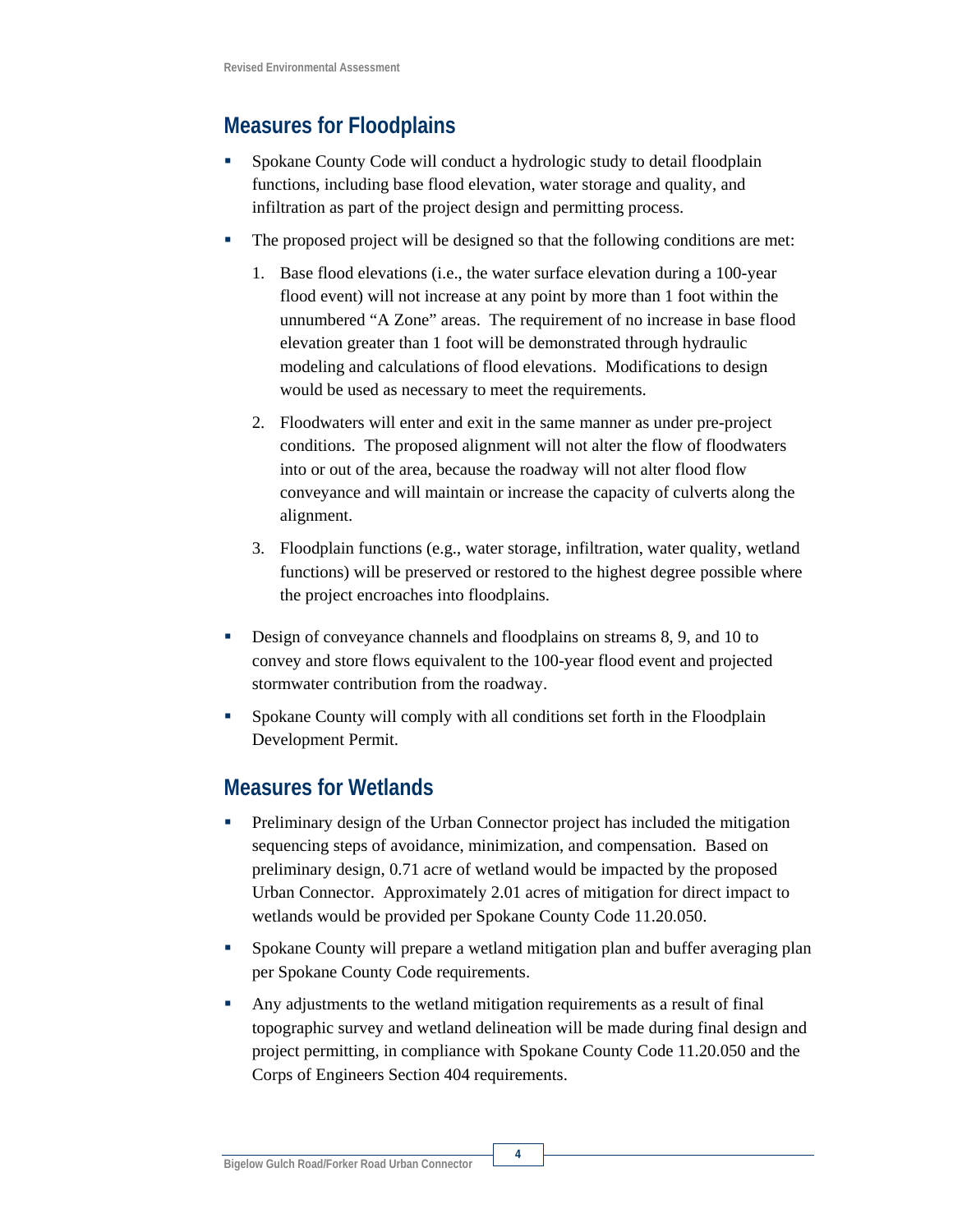- **Per the TESC plan, Spokane County will control discharge of stormwater runoff** from construction sites to wetlands (see Soils and Geology).
- The potential for chemical contamination of wetlands from mechanized equipment will be reduced through implementation of the SPCC Plan (see Measures for Groundwater).

#### **Measures for Streams**

- Spokane County will implement a TESC plan to minimize construction impacts to stream water quality, and which would include BMPs in design such as:
	- installing temporary sediment ponds;
	- installing sediment traps;
	- installing silt fences;
	- creating filter berms and other stormwater filtration devices; and
	- cleaning streets, dust watering, and establishing stabilized construction access points.
- Spokane County will prepare and implement an SPCC (see Measures for Groundwater).
- Spokane County will comply with conditions of the HPA issued by WDFW and comply with the conditions of the national pollution discharge elimination system (NPDES) general permit for construction issued by the Washington State Department of Ecology.
- Stormwater treatment systems will be installed that meet the requirements of the *Spokane County Guidelines for Stormwater Management* (Spokane County 2005 draft or 1998, as amended) and *Stormwater Management Manual for Eastern Washington* (Ecology 2004).
- Spokane County will prepare a management plan in consultation with the Spokane County Soil Conservation District and WDFW to address mitigation for impacts to stream buffers. Mitigation will include the variety of measures designated in Section 11.20.60(2) Riparian Habitat Performance Standards, such as enhancement of the riparian buffer using native plants and fencing. The plan will include numbers and species of plants, a planting schedule, and a maintenance agreement to ensure long-term survival.
- Reconstruction of the stream channels will follow *Aquatic Habitat Guidelines: An Integrated Approach to Marine, Freshwater, and Riparian Habitat Protection and Restoration* (WDFW 2004) and *Fish Passage Design at Road Culverts Guidelines* (WDFW 2003) if fish are found in the portions of creeks impacted by the proposed project.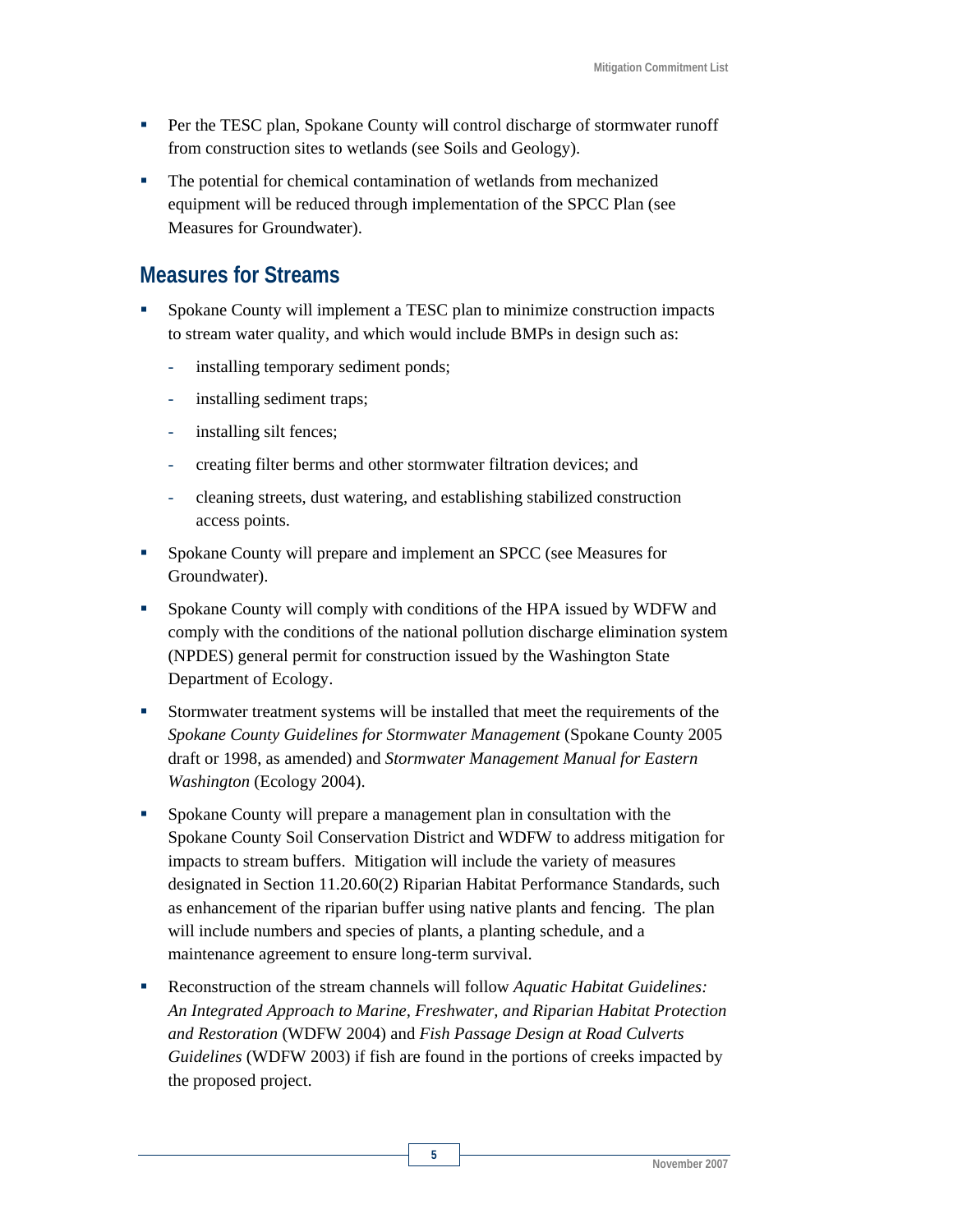#### **Measures for Vegetation and Wildlife**

- Spokane County will decommission and remove impervious surface and unsuitable subgrade material on 7.8 acres of old roadway. These restored areas will provide an incremental benefit as additional wildlife habitat.
- Spokane County will also designate approximately 6.6 acres of ponderosa pine/ Douglas-fir forest east and north of Palmer Road as open space and wildlife habitat.
- Spokane County will plant native, drought-tolerant grasses in disturbed areas and road shoulders to provide habitat.
- Spokane County will evaluate the feasibility and benefits of installing a wildlife undercrossing associated with the Bigelow Gulch Creek culvert crossing at Palmer Road. The evaluation will utilize research conducted as a part of a study titled *Interaction between Roadways and Wildlife Ecology* (Transportation Research Board 2002).
- Signs warning motorists of the presence of deer and elk will be installed along the alignment, the most common approach to reducing deer-vehicle collisions.
- Line-of-sight improvements with shallow sloped road shoulders and limited vegetation will improve drivers' ability to see wildlife and avoid collisions.
- All appropriate wetlands within the project area will be surveyed for the presence of water howellia during the spring/summer prior to construction. If water howellia were documented within any wetlands within the project area, ESA consultation would be reopened with the USFWS.

### **Measures for Land Use and Displacement**

- Refer to the Transportation Environmental Commitments for a discussion of temporary traffic control measures to be implemented to minimize traffic congestion and maintain access to existing land uses during construction.
- Refer to the Noise and Air Quality Environmental Commitments for best management practices that would be used to help reduce noise and dust from construction activities.
- Spokane County will plan for and acquire property for new right-of-way (ROW) in accordance with *Uniform Relocation Assistance and Real Property Acquisition Policies Act of 1970,* as amended.
- Spokane County will enter into agreements with landowners for temporary construction easements.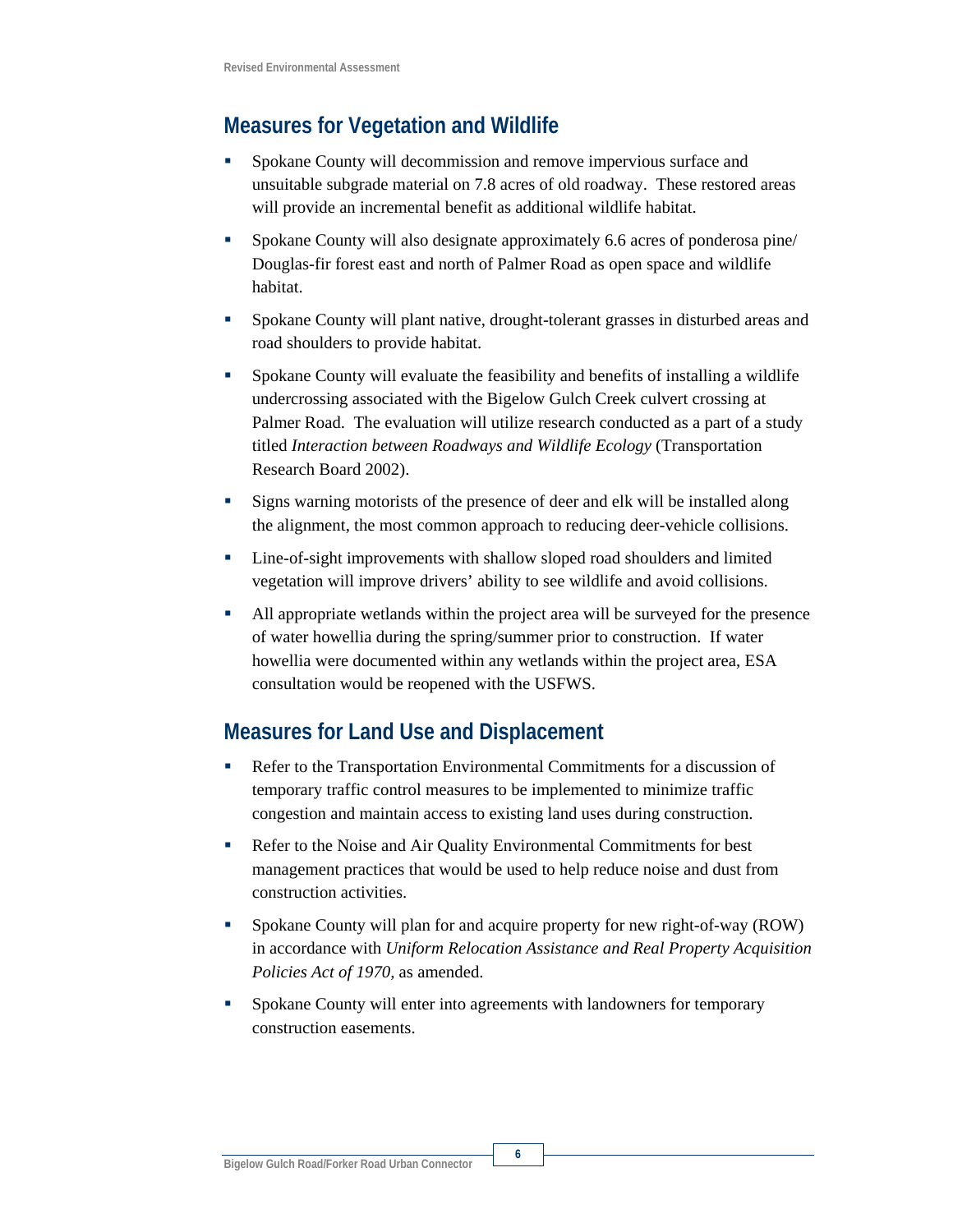#### *Agricultural Uses*

- Based on the results of the farmland conversion impact rating process, no farmland meets the NRCS requirements for consideration for protection; therefore, no mitigation is required. Acquisition of farmland would follow the same guidelines established for other properties.
- **Spokane County will consult and coordinate with affected farmers to ensure that** disruptions to farming are minimized and adequate advanced notice of potential disruptions is given.
- Any topsoil removed from areas of prime farmland will be removed and stockpiled rather than covered over. The topsoil can then be used for erosion control and in areas of planting.
- Some farmland within the right-of-way would be available for continued farming on a lease basis so long as the crops and farming activities were compatible with the clear zone requirements of the project.

#### **Measures for Environmental Justice**

 Since the project will result in no disproportionate significant adverse impacts to minority or low-income persons, no activities to avoid or minimize adverse effects related to Executive Order 12898, Environmental Justice, will be necessary.

### **Measures for Traffic and Transportation**

- Spokane County will prepare and implement a Traffic Management Plan that will include traffic control signing consistent with the Manual on Uniform Traffic Control Devices (MUTCD) (USDOT 2000) and State standards for road construction.
- Spokane County will inform the public, school districts, emergency service providers, and transit agencies of changes in traffic flow or lane closures ahead of time through a public information process. A wide spectrum of techniques and media should be used to convey planned construction activities, such as a website with the planned construction schedule regularly updated.
- Spokane County will initiate an intersection improvement project at Sullivan and Euclid to address projected LOS E operations projected for 2025 with the proposed project in place, which exceeds the adopted County standard of LOS D. The intersection improvement project would consist of an additional westbound lane with a dedicated left-turn lane, a left-through lane, and a dedicated right-turn lane to mitigate conditions to LOS C.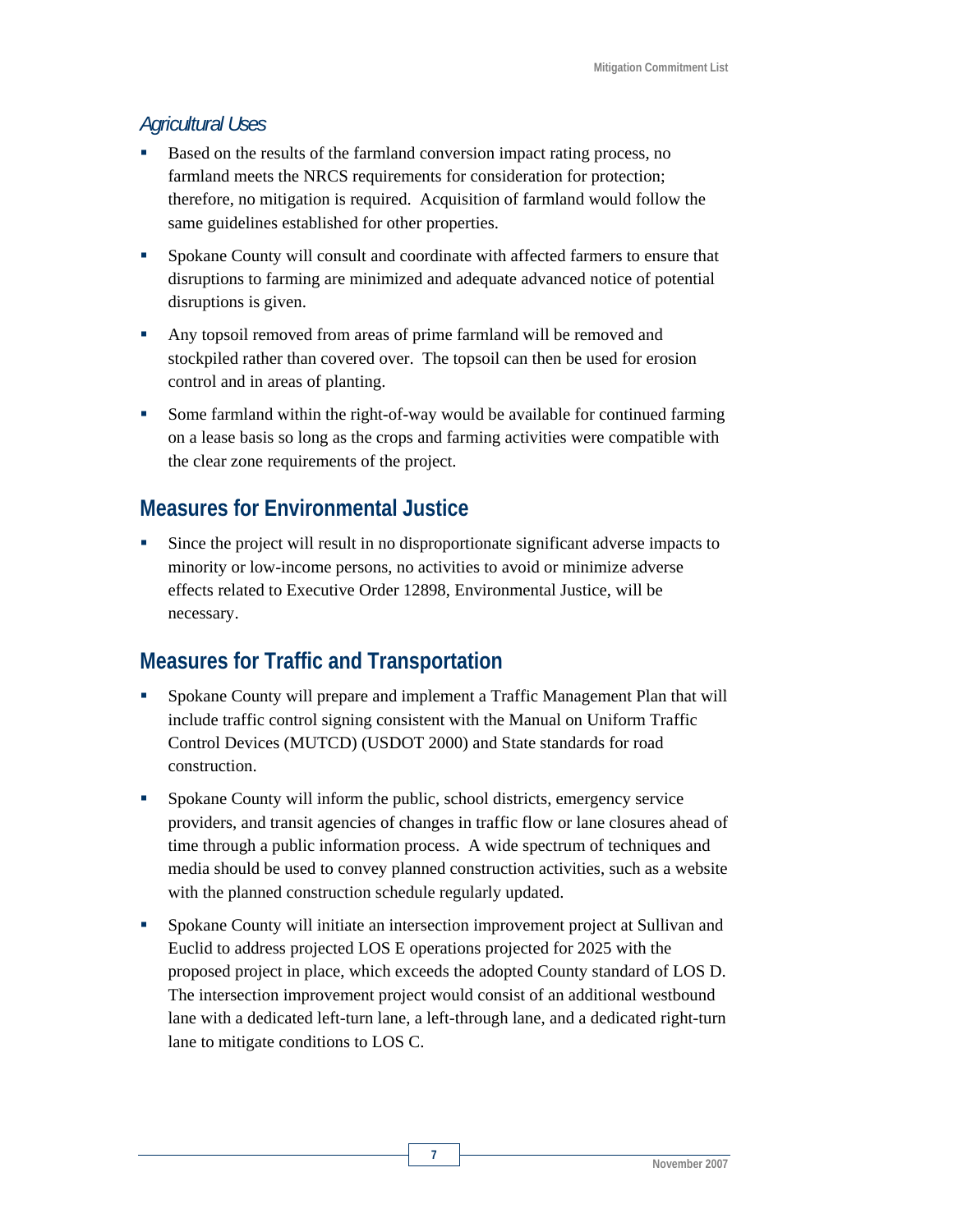### **Measures for Air Quality**

#### *Construction*

- Spokane County will require the construction contractor to implement BMP control measures for County review and approval, as required under SCAPCA regulations for fugitive dust.
- Spokane County will require the construction contactor to specify BMPs (for County review and approval) to minimize MSAT impacts during construction, including but not limited to the following:
	- locate stationary diesel-powered equipment as far as practical from structures occupied during the construction period;
	- to the extent practical, minimize idling of mobile construction equipment while not in active use; and
	- park mobile construction equipment that must be kept idling as far as practical from structures occupied during the construction period.

### *Operation*

 No mitigation measures will be necessary, because analysis indicates that CO concentrations with the project would remain well below the NAAQS limits, and EPA's MSAT regulations and nationwide programs for emission reductions will prevent future air toxics impacts.

### **Measures for Noise**

#### *Construction*

- Ensure that all equipment is fitted with mufflers, engine air intake silencers, and engine enclosures at least as effective as the original factory-installed devices.
- **Park inactive mobile equipment away from homes while the engines are running.**
- Operate loud stationary equipment as far away as practical from the nearest homes. Otherwise, portable noise barriers should be placed around loud stationary equipment that must be operated near homes.
- Train workers to avoid, to the extent practical, unnecessarily loud activity near homes (e.g., dropping large loads of rebar onto pavement, or dragging steel plates across pavement).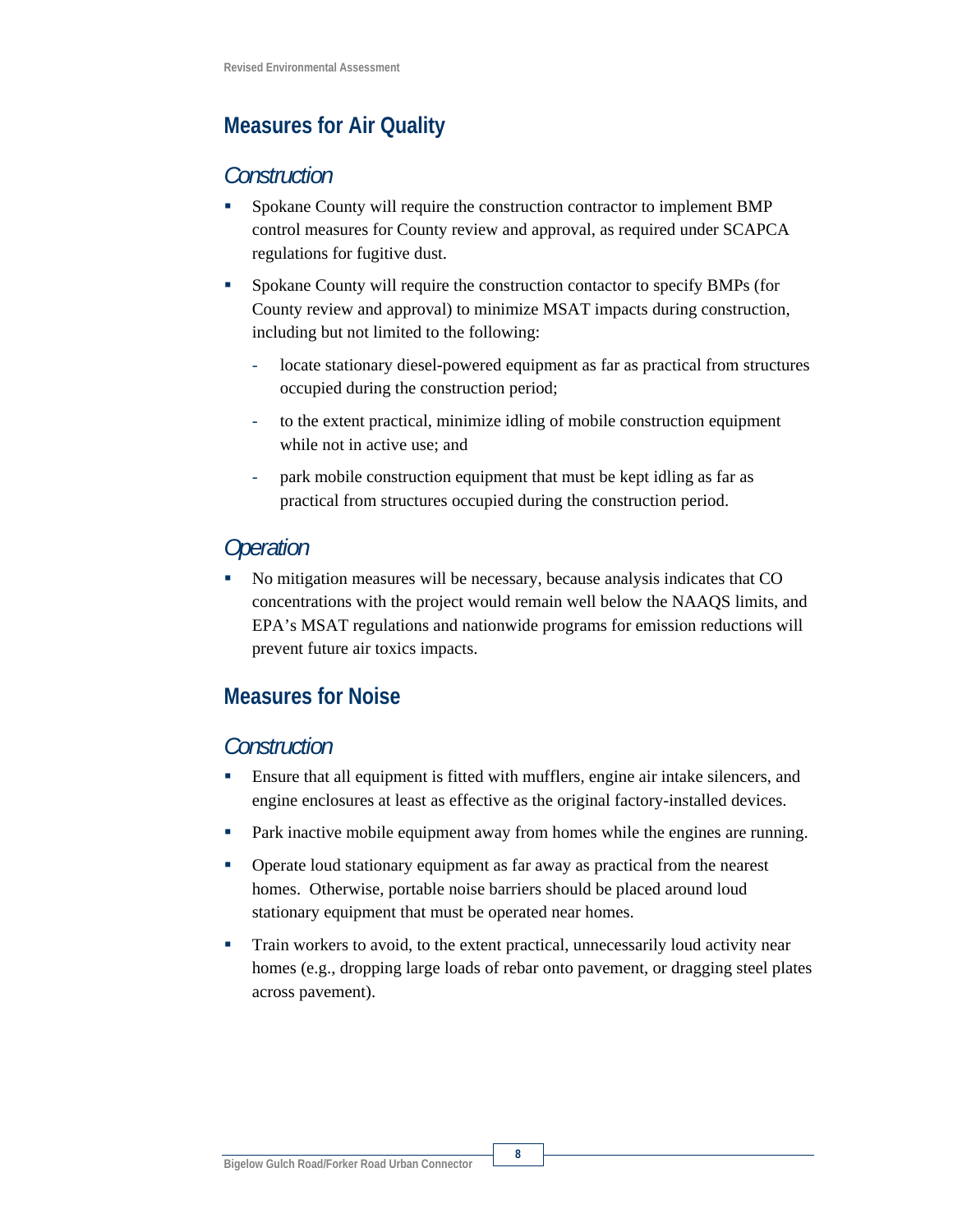### *Operation*

 Noise abatement along the proposed Urban Connector would not be eligible for WSDOT funding, however during the design phase, Spokane County will work with property owners close to the road to provide visual screening.

### **Measures for Visual Quality**

### *Construction*

• Construction mitigation measures will include hydroseeding exposed soils and steep slopes to help preserve the landscape character immediately following construction, to prevent erosion and provide a cover until final seeding and landscaping.

### *Operation*

- Spokane County will work with residents to determine feasibility and function of berms and landscape planting to mitigate for visual impact.
- **EXECUTE:** Lights would be installed at the lowest height allowed under applicable design standards, and the lowest allowable wattage would be used for the roadway. The amount of nighttime lights installed would be minimized to the highest degree possible under applicable standards.
- Approximately 53.5 acres of the ROW would be reseeding or replanted to reduce the visual impact of vegetation removal for travelers on the roadway and adjacent residences. The species composition would reflect species that are native and indigenous to the project area.
- **Spokane County will replace fencing and landscaping removed from residential** properties during construction.

### **Measures for Cultural and Historic Resources**

- If cultural materials are discovered during construction, all earth-moving activity within and around the immediate discovery area will be diverted until a qualified archaeologist can assess the context and integrity of the find.
- If significant cultural resources are discovered (e.g., human skeletal remains), Spokane County, and if necessary, any affected Native American Tribe and DAHP should be immediately contacted. All Native American graves on private or public lands are protected under Washington State law (RCW 27.44).

**9** 

### **Measures for Hazardous Materials**

**Spokane County will prepare and implement an SPCC (see Measures for** Groundwater).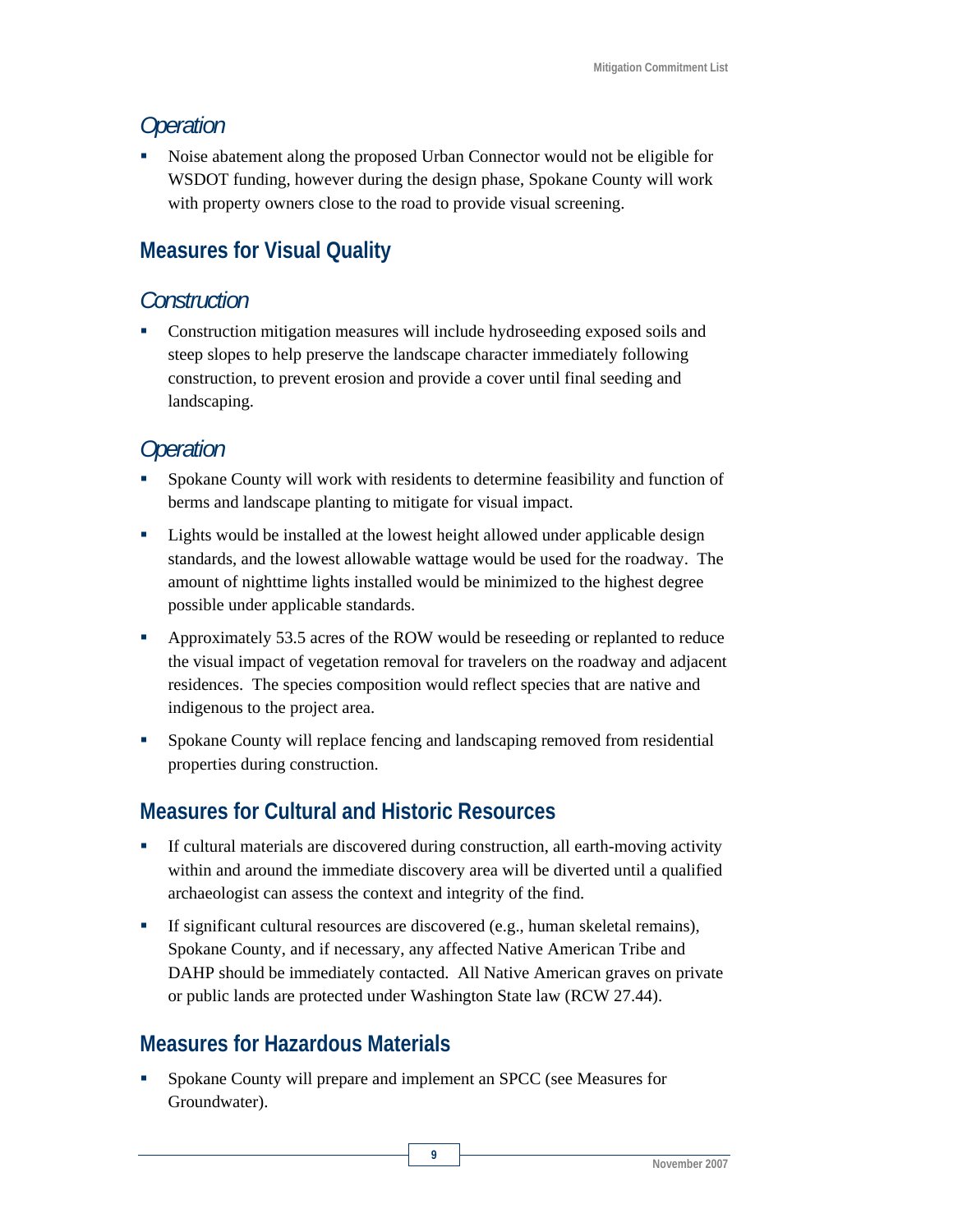- Spokane County will survey structures for asbestos, lead-based paint, and heating oil tanks prior to demolition.
- Spokane County will require construction contractor to implement worker awareness training and hazardous materials contingency plan as per the SPCC Plan and as required under Section 1-07.15(1) of the WSDOT Standard Specifications for Road, Bridge and Municipal Construction 2006 Edition and applicable Washington State RCWs and WACs.

### **Measures for Socio-economics**

#### *Design*

- Spokane County will work with the individual property owners during the final engineering design phase to address site-specific aspects of the Urban Corridor, such as access points, retention or installation of landscaping or construction of an earth-berm to create a visual barrier where the roadway is being relocated closer to an existing residence.
- **Spokane County will work with East Valley School District regarding recreation** and access mitigation defined in Chapter 5, 4(f) Evaluation.

#### *Construction*

- Spokane County will inform the public, school districts, emergency service providers, and transit agencies of changes in traffic flow or lane closures ahead of time through a public information process (see Measures for Transportation).
- **Spokane County will provide a contact person whom the public may contact to** submit complaints, problems and suggestions related to construction.
- **Spokane County will maintain access to businesses and homes during** construction. Please see Measures for Transportation, Air Quality, and Noise for additional mitigation measures.

### **Measures for Section 4(f)**

- **Spokane County will hire a Recreational Architect to assist East Valley School** District with the remodeling of the sports fields to mitigate the affected facilities. These mitigation measures are anticipated to include the following but may be modified through ongoing discussions with the District:
	- 1. addition of an exit-only at the high school to Wellesley Ave. to improve bus movement;
	- 2. relocate the northeastern ball field and unmarked practice football field at the middle school;